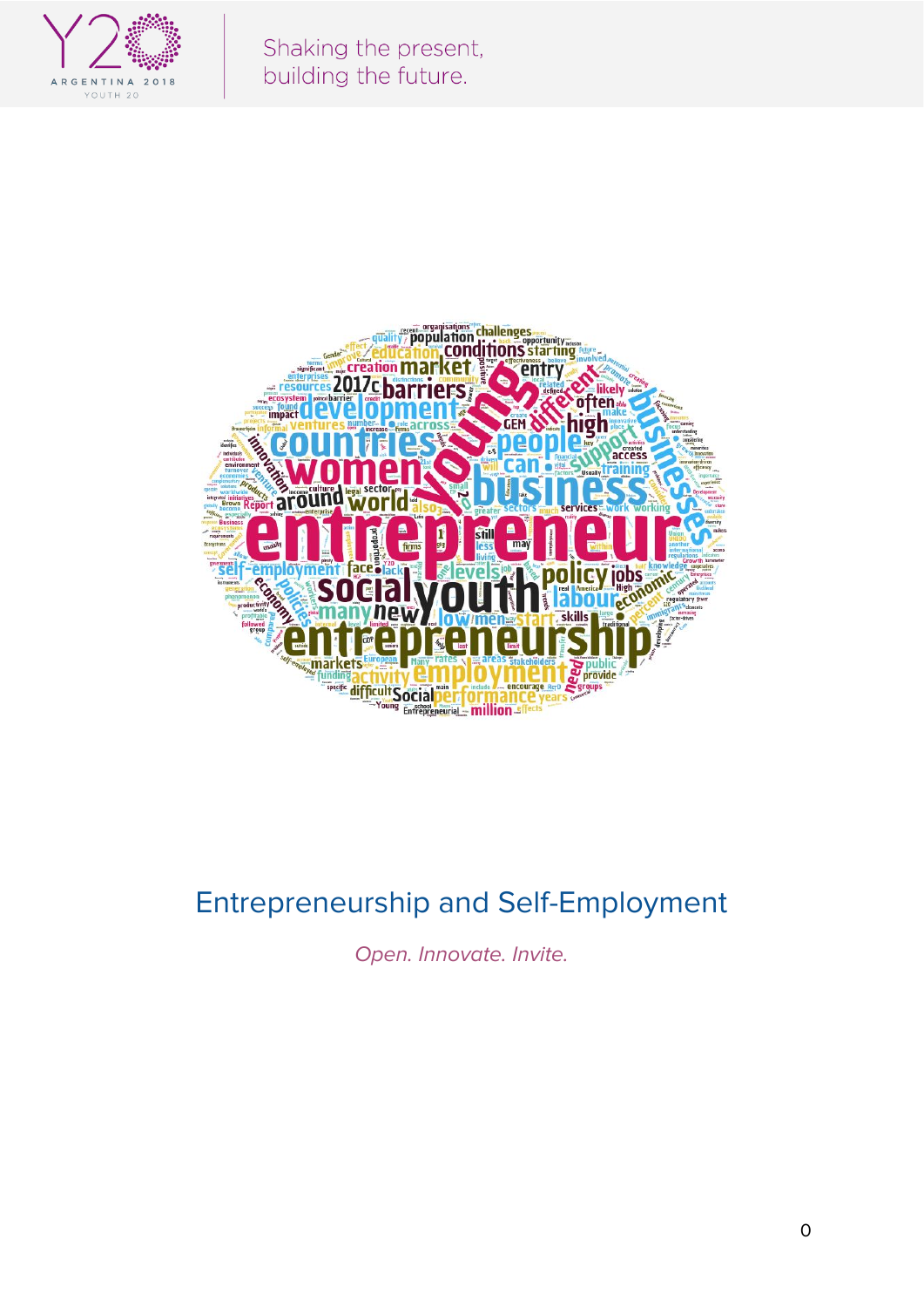

## 1. Introduction

Over the last sixty years there has been an evolution in the manner in which governments in advanced countries have undertaken industrial and enterprise policies (Warwick, 2013). Governments across the world are focusing resources on promoting entrepreneurial activity (OECD, 2010; 2013) with the clear goal of job creation and increase innovation. Fostering youth entrepreneurship has gained importance on the global and national policy agenda as a way to expand employment and earning opportunities (OECD, 2017c). Nevertheless, reality is still quite challenging.

The 2017 GEM report suggests that across 61 economies around the world, more than two-thirds of the adult population believe that entrepreneurs are well regarded and enjoy high status within their societies. But the positive effects of this trend are not so straightforward. Acs and Varga (2005) studied 11 countries and found that opportunity entrepreneurship has a positive significant effect on economic development, whereas necessity entrepreneurship has no effect<sup>1</sup>.

For many young people entrepreneurial activity is the sole entry point to the labour market - yet mostly this activity is informal and more attached to subsistence than performance (OECD, 2017c). The fact that a large majority of youth are still failing to succeed as entrepreneurs casts doubts on how much hope policy makers can place on youth entrepreneurship as a solution to the youth employment challenge (OECD, 2017c).

However, there is evidence that that cycle can be changed. There are there are many ways to improve the environment where entrepreneurship is developed, providing more resources and opportunities for young people to transform self-employed necessity ventures. A more welcoming ecosystem were education, managerial capital and business skills are available to young people, will allow entrepreneurs to reach high performance and open the chance to social entrepreneurship as a new way of active and sustainable civic engagement.

<sup>1</sup> Acs, Z. J.; Desai S.; Hessels, J. (2008) Entrepreneurship, economic development and institutions. Small Business Economy, 31: 2019-234.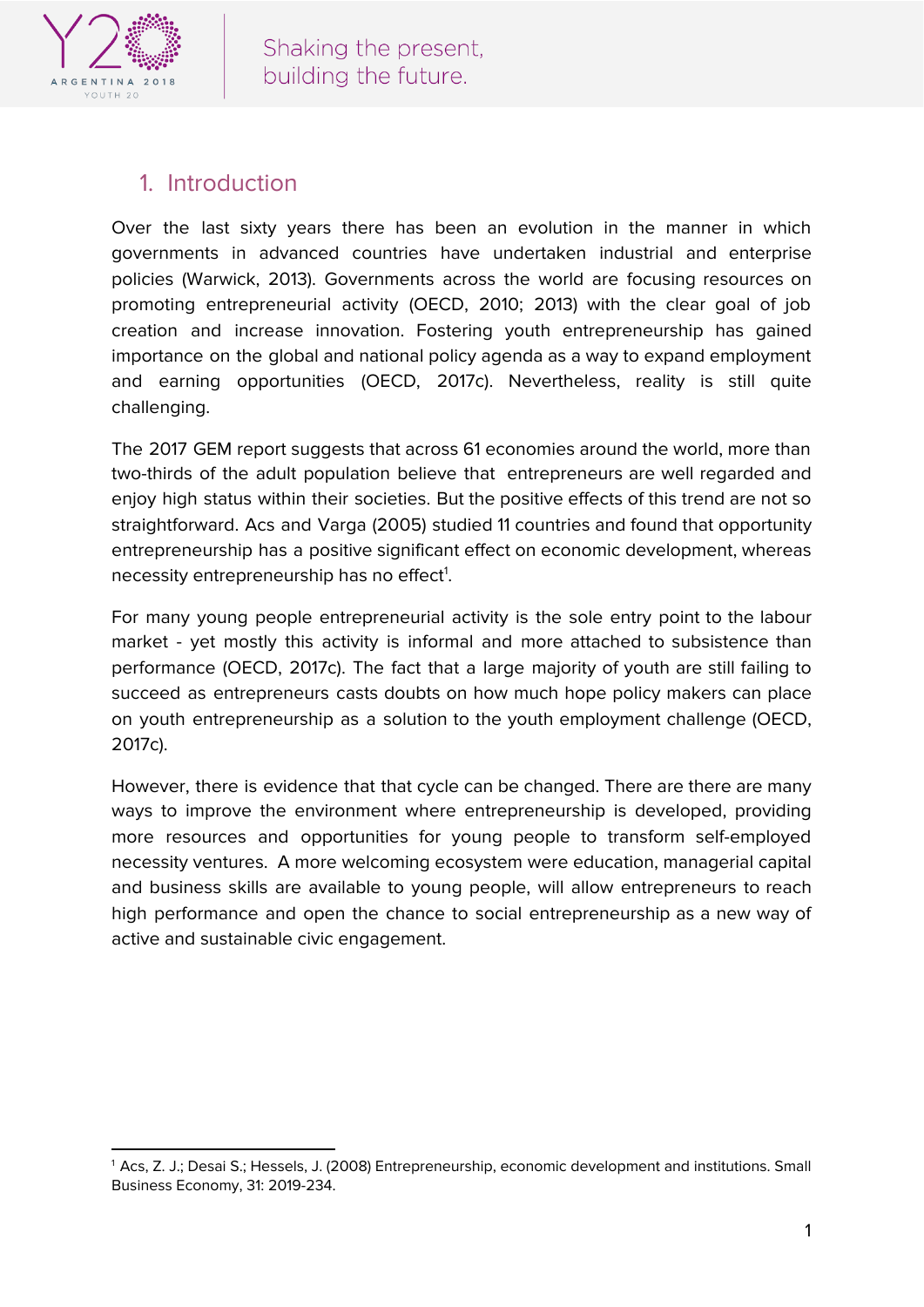

What are the effects of entrepreneurs in economy and society? Should we encourage more young people to become entrepreneurs? How much hope should policy makers place on entrepreneurship programmes as a solution to the youth employment challenge in developing countries? What are the biggest barriers for young people to become high performance business? What are the opportunities for sustainable civic engagement through entrepreneurship?

**What are the opportunities for young people to create new jobs?**

#### 1.1 Objectives

This Task Force will encourage delegates to discuss and make suggestions around the conditions that enable the development of impactful entrepreneurs, the role of the ecosystem and the opportunities for young people to launch their own ventures and reach the highest levels of performance.

Policy recommendations and social innovation projects that address opportunities for entrepreneurship need to consider the multiple components of the entrepreneurial ecosystem and the barriers that prevent specific groups to consider the entrepreneurial path as a viable option.

During the Y20 process we expect to:

- **1.** Reach a common understanding of the main components in today's entrepreneurial ecosystems that can be addressed through public policy recommendations or social innovation initiatives.
- **2.** Identify the role of the different stakeholders involved in entrepreneurial ecosystems with influence to transform them.
- **3.** Propose a series of public policies based on the goals defined and design a theory of action to bridge the gap between policy and practice.
- **4.** Propose a series of social and public innovation projects that can be carried out by individuals, organisations and communities to face the challenges and trends related to the future of work.

### 2. Definitions

Entrepreneurship is a phenomenon with many different definitions. Y20 2018 will follow the OECD-Eurostat Entrepreneurship Indicators Programme (EIP).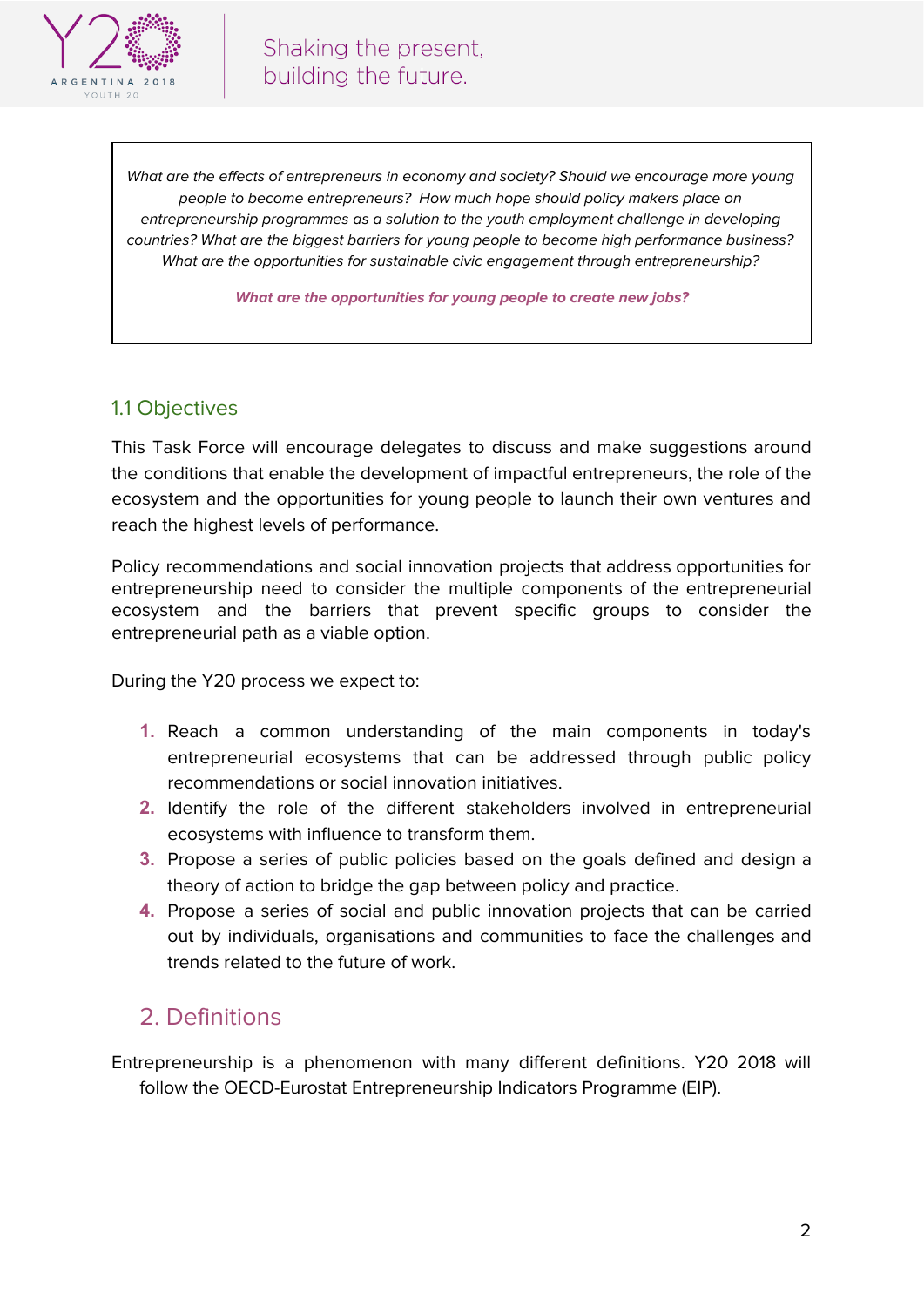

Entrepreneurship is defined by the OECD-Eurostat Entrepreneurship Indicators Programme (EIP) as the "phenomenon associated with entrepreneurial activity, which is the enterprising human action in pursuit of the generation of value, through the creation or expansion of economic activity, by identifying and exploiting new products, processes or markets" (Ahmad and Seymour, 2008).

Since the concept is so broad, some distinctions are necessary:

- **Self Employment:** Necessity based ventures, usually considers entrepreneurship as a last resort due to impossibility of finding other sources of income. It may include subsistence and informal business (Braunerhjelm, 2010; OECD, 2012)
- **High Growing Firms (HGF):** is related to opportunity based ventures represents a profitable opportunity as perceived by an individual or association. Usually refers to High Growth Entrepreneurship, highly profitable and innovative formal enterprises (Braunerhjelm, 2010)
- **Small and Medium-Sized Enterprises (SME):** can refer to any enterprise from under 10 to under 250 staff headcount, and a turnover under €50 million (European Commision). Usually they are independently owned and operated, organized for profit and not dominant on its field.
- **Start Ups:** A startup is an organization formed to search for a repeatable and scalable business model (Blank, 2010).}

# 3. Main Trends, Challenges and Opportunities

### 3.1 Entrepreneurial activity and job creation

According to a recent estimation of the OECD, 600 million jobs need to be created worldwide over the next 15 years to keep employment rates at their current level. This panorama increases the urge for solutions, and promoting the entrepreneurial activity is one of the most followed recipes. In the recent years, policymakers around the world are focusing on promoting the development of entrepreneurial ventures in their countries (OECD, 2010; 2013).

The shift in focus is based mostly on the expected effect of High Growing Firms as drivers for productivity, innovation, employment creation and business internationalization (OECD, 2013; Brown et al, 2014). An influential UK study covering the period 2002-2008 found that HGFs represented about 6% of the total number of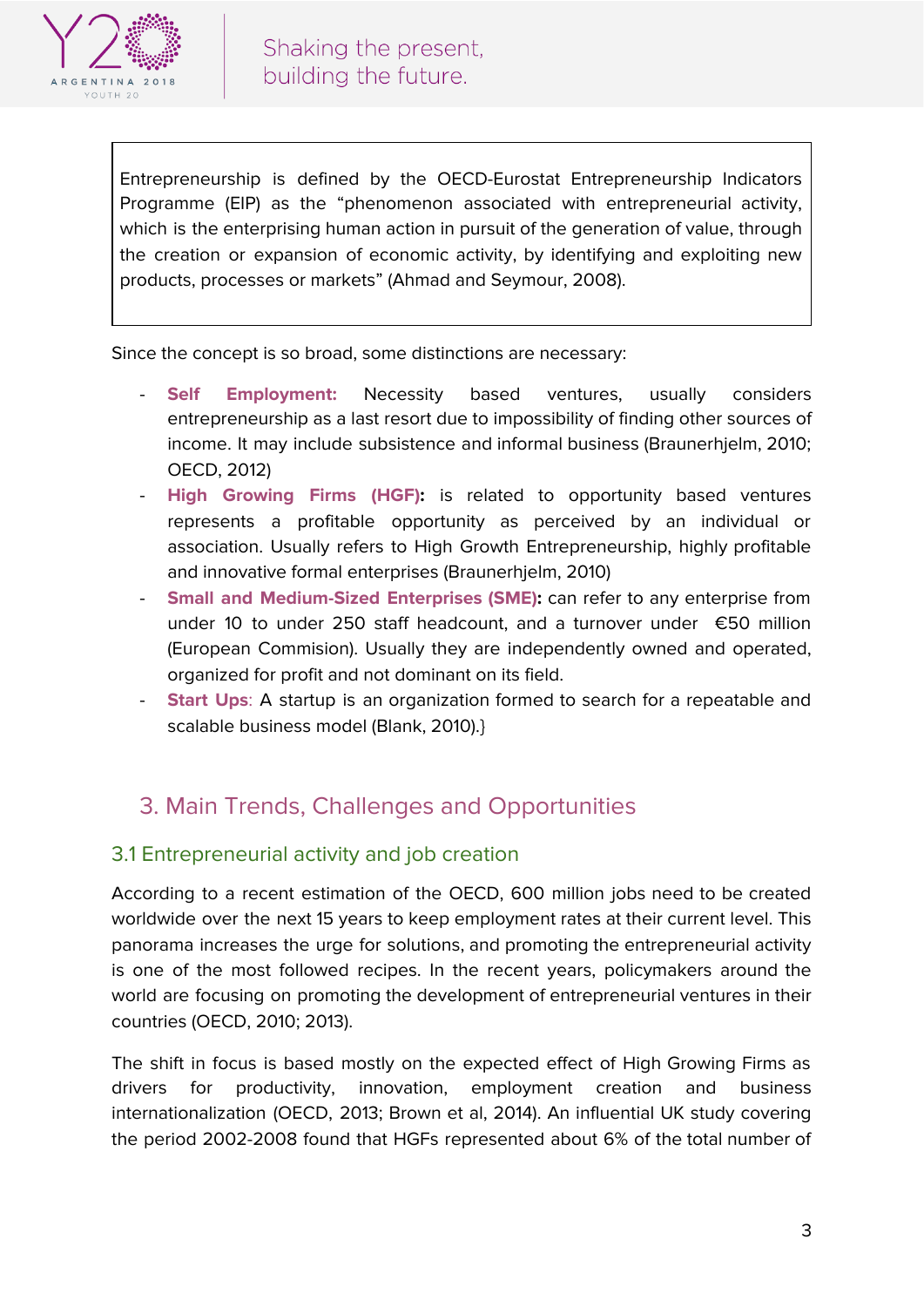

businesses (termed 'the vital six percent') but created 54% of all net new jobs in the UK (Anyadike-Danes et al, 2009).

However, HGF are only one of the many faces of entrepreneurial activity nowadays. Other options are not so successful on the same aspect. Several studies have pointed that startups create a jobs with worse pay, or on low-skilled service jobs $^2$ . At the same time, data from developing countries reveals only a tiny portion of youth entrepreneurs record high performance in terms of profits and job creation (OECD, 2017c). In low and middle-income countries, self employment is the dominant form of entrepreneurship and accounts for an important share of youth employment, often the only entry point to the labour market (OECD, 2017c).

A new element to complete the picture of the labour market in the 21st century is the growth in numbers of self-employed working only part-time, many of them attached to new opportunities presented by the "gig economy" i.e. the rising phenomenon of flexible employment arrangements, that complement or substitute for full-time jobs (OECD, 2017c). The discussion is on the connections between self employed, entrepreneurialism and conventional workers, since the gig workers share strong similarities with salaried employment workers, but with greater flexibility, certain time management freedom and often unregulated working conditions.

The contrast between these realities reinforces the need of understanding the elements that enable or limit entrepreneurs (especially young ones) to reach the high performance that will allow job creation and increase in production and innovation.

### 3.2. The development of entrepreneurial ecosystems

The entrepreneurial spirit needs a very specific combination of conditions, culture and infrastructure to thrive. All them are usually addressed as the entrepreneurial ecosystem.

As defined by Mason and Brown (2014), an entrepreneurial ecosystem is

"a set of interconnected entrepreneurial actors (both potential and existing), entrepreneurial organisations (e.g. firms, venture capitalists, business angels, banks), institutions (universities, public sector agencies, financial bodies) and entrepreneurial processes (e.g. the business birth rate, numbers of high growth firms, levels of 'blockbuster entrepreneurship', number of serial entrepreneurs, degree of sellout mentality within firms and levels of

<sup>2</sup> Harvard Business Review (2016) Do Startups Really Create Lots of Good Jobs. Babson Entrepreneurship Ecosystem Project. Link:

[http://entrepreneurial-revolution.com/2016/06/15/do-startups-really-create-lots-of-good-jobs-harvard-bu](http://entrepreneurial-revolution.com/2016/06/15/do-startups-really-create-lots-of-good-jobs-harvard-business-review/) [siness-review/](http://entrepreneurial-revolution.com/2016/06/15/do-startups-really-create-lots-of-good-jobs-harvard-business-review/)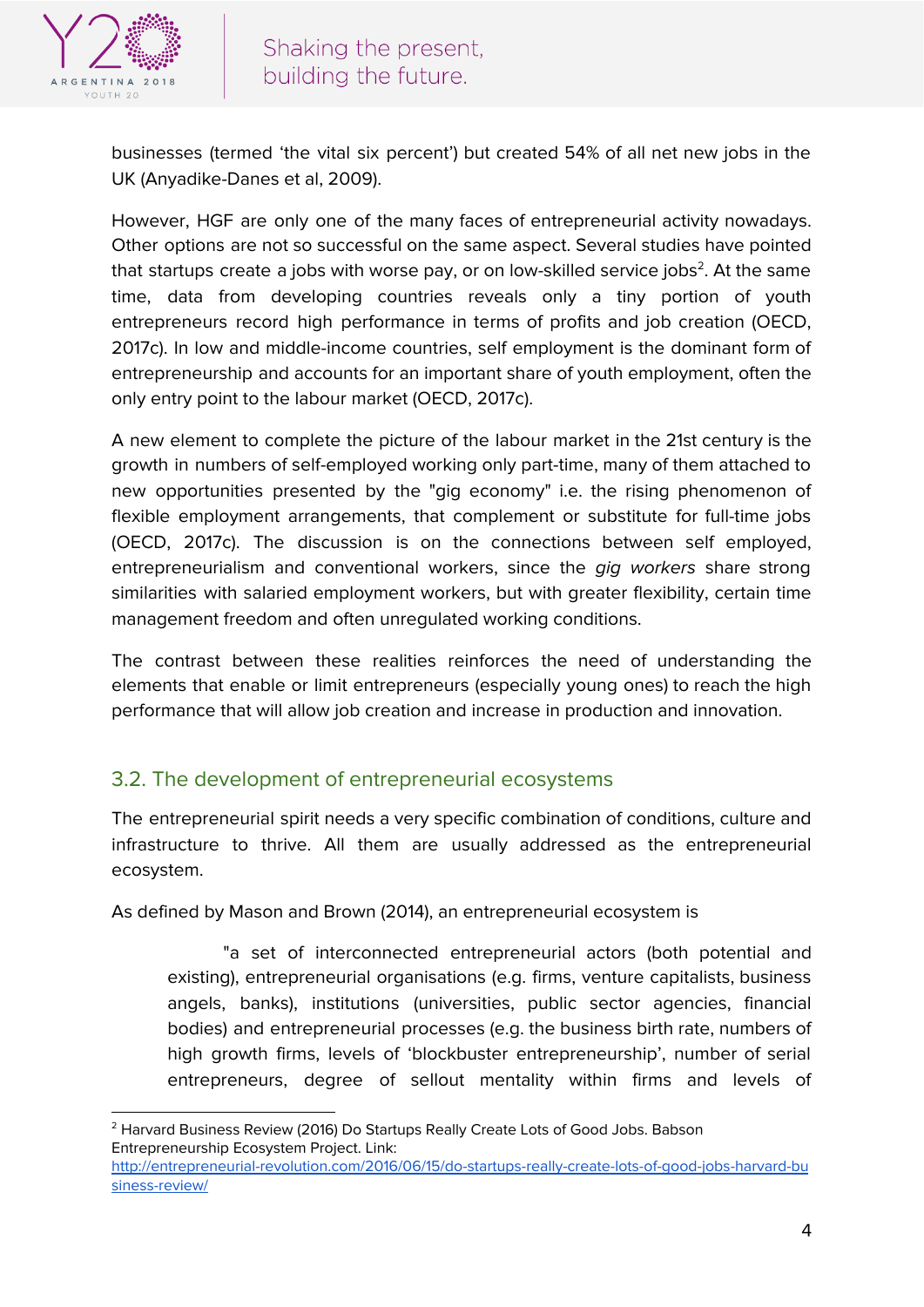

entrepreneurial ambition) which formally and informally coalesce to connect, mediate and govern the performance within the local entrepreneurial environment" (Mason & Brown, 2014, p5)

Because of its quality to predict the development of high performance entrepreneurs, many initiatives around the world try to assess and compare ecosystems. The EY [G20](https://www.g20yea.com/images/reports/EY-G20-Entrepreneurship-Barometer-2013-Report.pdf) [Entrepreneurship](https://www.g20yea.com/images/reports/EY-G20-Entrepreneurship-Barometer-2013-Report.pdf) barometer ranks each of the G20 countries on the level of support it provides for entrepreneurs. To do so, they consider five pillars:

Access to funding. Seed, Startup, Expansion, Growth Capital

According to the 2013 barometer, 7/10 of entrepreneurs have found access to funding difficult. In Italy and Argentina 45% and 40% of entrepreneurs, respectively, find it very difficult to access funding, whereas only 15% of entrepreneurs say the same in the  $\iota$  IS.

> - Entrepreneurship culture. Tolerance of risk and failure, Preference for self employment, Innovation and research culture, Celebration of self-made wealth

Only 15% of entrepreneurs say their country has a culture that fully supports entrepreneurship

- Tax and regulation.

84% want tax systems to be simplified.

38% of entrepreneurs say that they want the ability to voice their concerns on business regulations, making this their top suggestion for how countries could improve their regulatory environment.

> Education and training. University, pre-university, entrepreneurship specific training, informal education/lifelong learning.

84% agree or partly agree that they need specific education to become successful entrepreneurs.

> - Coordinated support Mentors, Advisors, Networks, Clubs; Business incubators, hubs, parks.

Nearly half (46%) have used entrepreneur clubs and support groups to improve skills. Business incubators are a top ranked tool for accelerating entrepreneurship, according to 36% of entrepreneurs surveyed.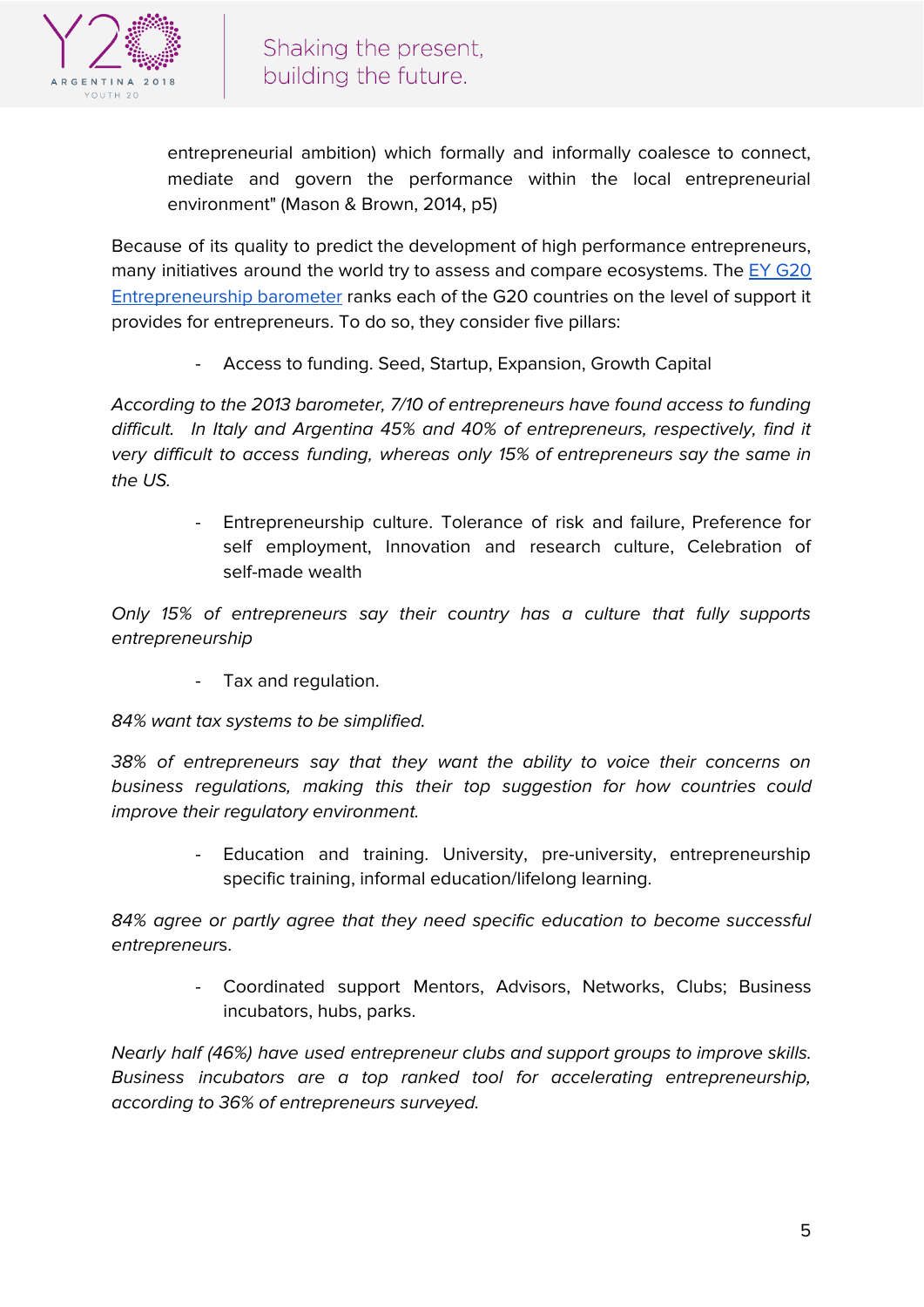

Moreover, the 2017 Global Entrepreneurship Monitor Report assess and identifies the quality of entrepreneurship ecosystems around the world. They take into consideration a range of conditions and components:

- Entrepreneurial financing.
- Government policies: support and relevance, policies regarding taxes and bureaucracy.
- Government entrepreneurship programs.
- Entrepreneurship Education at school stage, entrepreneurship education at post school stage. Entrepreneurship training.
- Research and Development (R&D) transfer.
- Commercial and legal Infrastructure.
- Internal market dynamics, internal market burdens or entry regulations.
- Physical infrastructure.
- Cultural and social norms.

The 2017 Report identifies the main factors constraining entrepreneurship in different economic development levels. Factor driven and Efficiency driven ventures are usually constrained by Entrepreneurship education at school age, R&D transfer, Government policies on taxes and bureaucracy, government entrepreneurship programs and burdens or entry regulations on internal markets. In Innovation driven enterprise, education, government policies, R&D transfer and entrepreneurial finance are amongst the more difficult to overcome (GEM, 2017).

The elements outlined on both these initiatives are useful to orientate policy recommendations and the development of social innovation solutions during the Y20 process.

#### 3.3 Promoting diversity in Entrepreneurship

Women, young people and immigrants can make a huge contribution to the entrepreneurial economy, yet today they are often under-represented in the this community (EY, 2013). Young people typically face extra obstacles to access funding, while skilled immigrants may be discouraged to start a venture. Many of the businesses operated by women, youth, seniors, the formerly unemployed and immigrants are small, have low levels of turnover and lower survival rates than those started by the mainstream population (OECD, 2017).

To increase the quantity and quality of entrepreneurship activities by these groups it is important to understand the barriers that they face in business creation (OECD, EU, 2017), and their expansion. Often the journey starts with self employment, and only a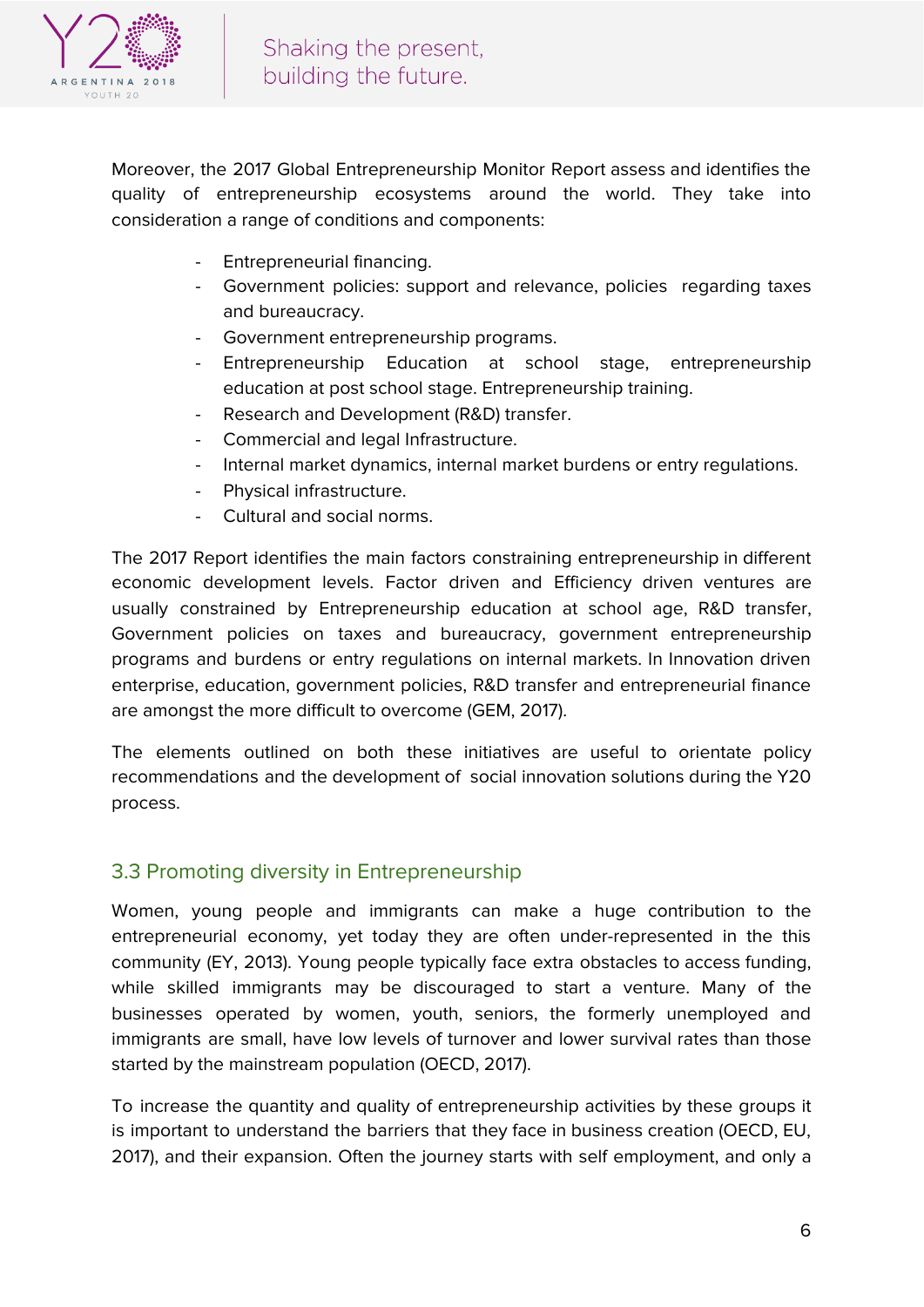

few have opportunities to engage on business creation. Public policy aiming to improve self-employment opportunities for minorities in urban and rural areas need to consider not only the entry barriers, but also the evidence that many of those business "tend to be small, with low levels of turnover and lower survival rates than those started by the mainstream population". How can public policy support entrepreneurs that come from difficult contexts? How can we promote the innovation and the development of the right skills to survive the difficult task of starting an entrepreneurial venture? And how should it be taught?

Promoting the development of people involved in self employment towards business building can have a direct impact on the entrepreneur's life by increasing their income, standard of living, and well-being. The expected effect is this translating into their business growing and creating jobs for other people (EY, G20 Young Entrepreneurs Alliance, 2013).

#### **Young entrepreneurs**

With over half the world's population being under 30, undoubtedly the youth population is heterogeneous, with some significant differences across different groups in their potential for entrepreneurship and the barriers they face (OECD, 2012). Some groups that face particularly strong labour market challenges include: ethnic minorities, those living in deprived areas, those from low income families, and those with low education levels (OECD, 2012).

Young entrepreneurs generally operate smaller business than older adults: in the EU, only 12% had employees, which is half the proportion of adults (OECD, 2012). Other characteristics of youth operated business are that they are more likely to be concentrated in certain industries with low barriers to entry and low capital requirements and tend to focus on narrow product lines (OECD, 2012).

The proportion of youth involved in self-employments varies across countries in close relation with barriers, opportunities and labour market conditions. In the developing world, most of the young entrepreneurs start necessity-based ventures, unincorporated, with no employees and own-account workers (OECD, 2017c). The majority of youth entrepreneurs operate as small, informal businesses in petty trade and services, and few possess basic business skills/training. Integration with the market is another barrier to performance of youth-led business. In most cases, youth businesses rarely interact with larger private companies, and in particular with the public sector. By and large, they buy and sell products or services to individuals and other small businesses (OECD, 2017c).

Most young self-employed are poorly educated, and often engage in entrepreneurial activities for lack of a better job (OECD, 2017c). Only 13% of young entrepreneurs in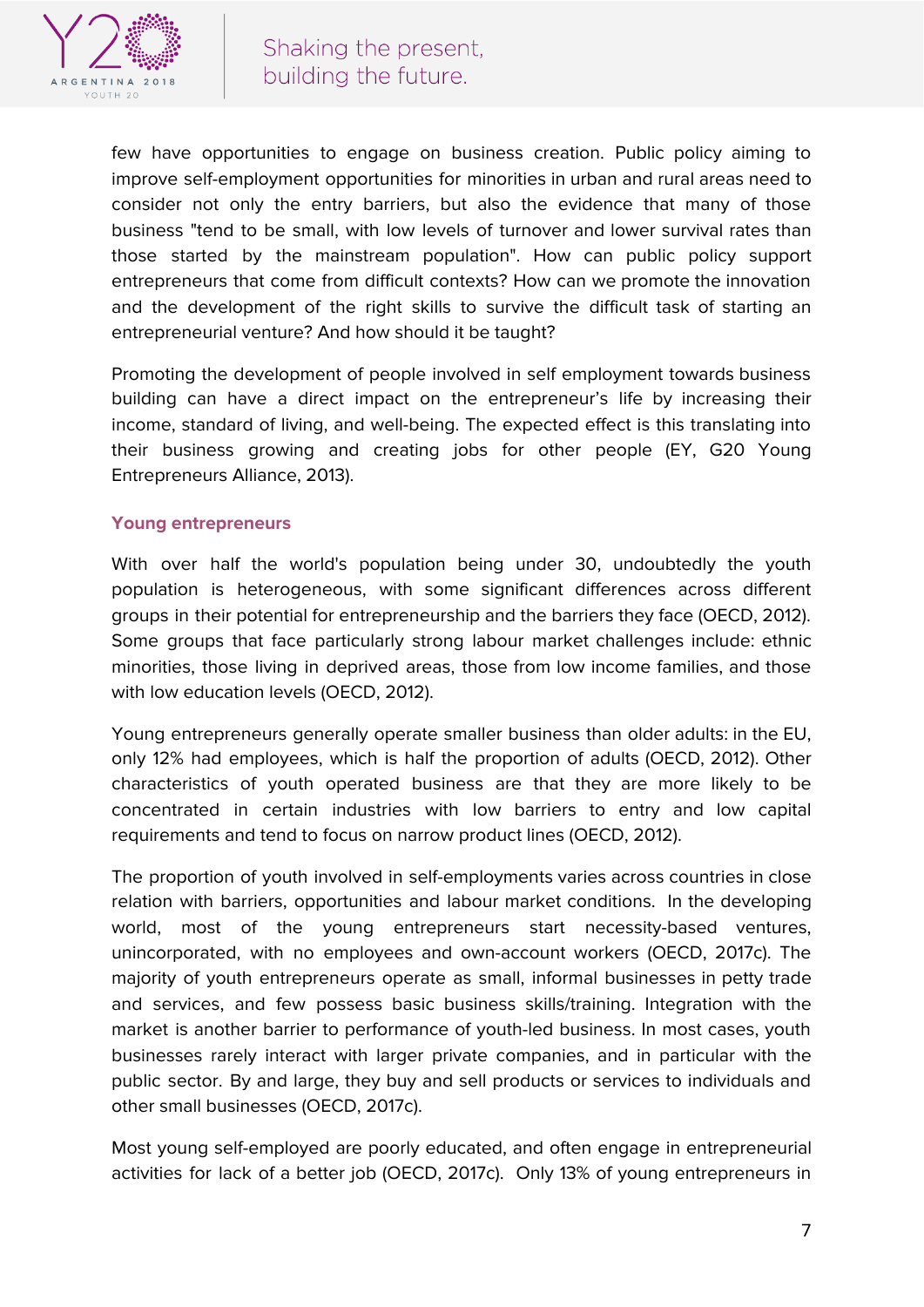

the Latin America possess tertiary education, compared to 33% in OECD countries (OCDE/ECLAC/CAF, 2016). Lack of skills and experience in the labour market is one of the major barriers for young people to consider starting and scaling their business.

Nevertheless, Latin America and the Caribbean demonstrate the highest levels of youth entrepreneurial activity (16.5%), followed by North America exhibiting a relatively high rate of above 14% in this age group (GEM, 2017)

#### **Women entrepreneurs**

An analysis of new venture scenarios over the past 20 years highlights the underrepresentation of female entrepreneurs across countries, especially in new firms within knowledge-based sectors (Arenius and Minniti, 2005; Davidsson and Honig, 2003; Delmar et al., 2003)<sup>3</sup>. Even though more and more women are starting businesses globally -over 163 million women were starting business across 74 countries worldwide in 2016 (GEM, 2017), they still manage fewer businesses than men, and run businesses that are in less profitable sectors, that grow more slowly and are ultimately more likely to fail<sup>4</sup>.

Although intentions increased globally, self-perceptions around opportunity and capability vary significantly between development levels. Women are less likely to report that they have the skills and knowledge to start a business than men (34.1% vs. 49.9% for men in the European Union between 2012 and 2016, and 36.8% vs. 51.2% for men in OECD countries).

Data of the 2016/2017 Women's Report of the GEM, women exhibit a 20 percent or greater likelihood of citing necessity as a motive for starting a new business when compared to men. 57 percent of women in factor-driven economies believe there are good opportunities around them for starting a business, while only 39 percent of women in innovation-driven economies hold these same beliefs. 67 percent of women in the factor-driven group believe they have the capabilities to start a new venture. Under 35 percent of women in the innovation-driven group feel the same (GEM, 2017).

Both women and men face challenges in setting up their own businesses, but for women the barriers are often greater and harder to overcome. The 2013 UNIDO Gender Report mentions some of the most common hurdles women face in different parts of the world (UNIDO Gender, 2013):

- A lack of government support in terms of policy, laws, and services

<sup>&</sup>lt;sup>3</sup> Alessandra Micozzi, (2017) "Editorial", International Journal of Gender and Entrepreneurship, Vol. 9 Issue: 1, pp.2-7, https://doi.org/10.1108/IJGE-01-2017-0004

<sup>4</sup> Global Entrepreneurship Monitor (2011). "Global Entrepreneurship Monitor. 2010 Women's Report". World Bank (2012). "World Development Report 2012. Gender Equality and Development"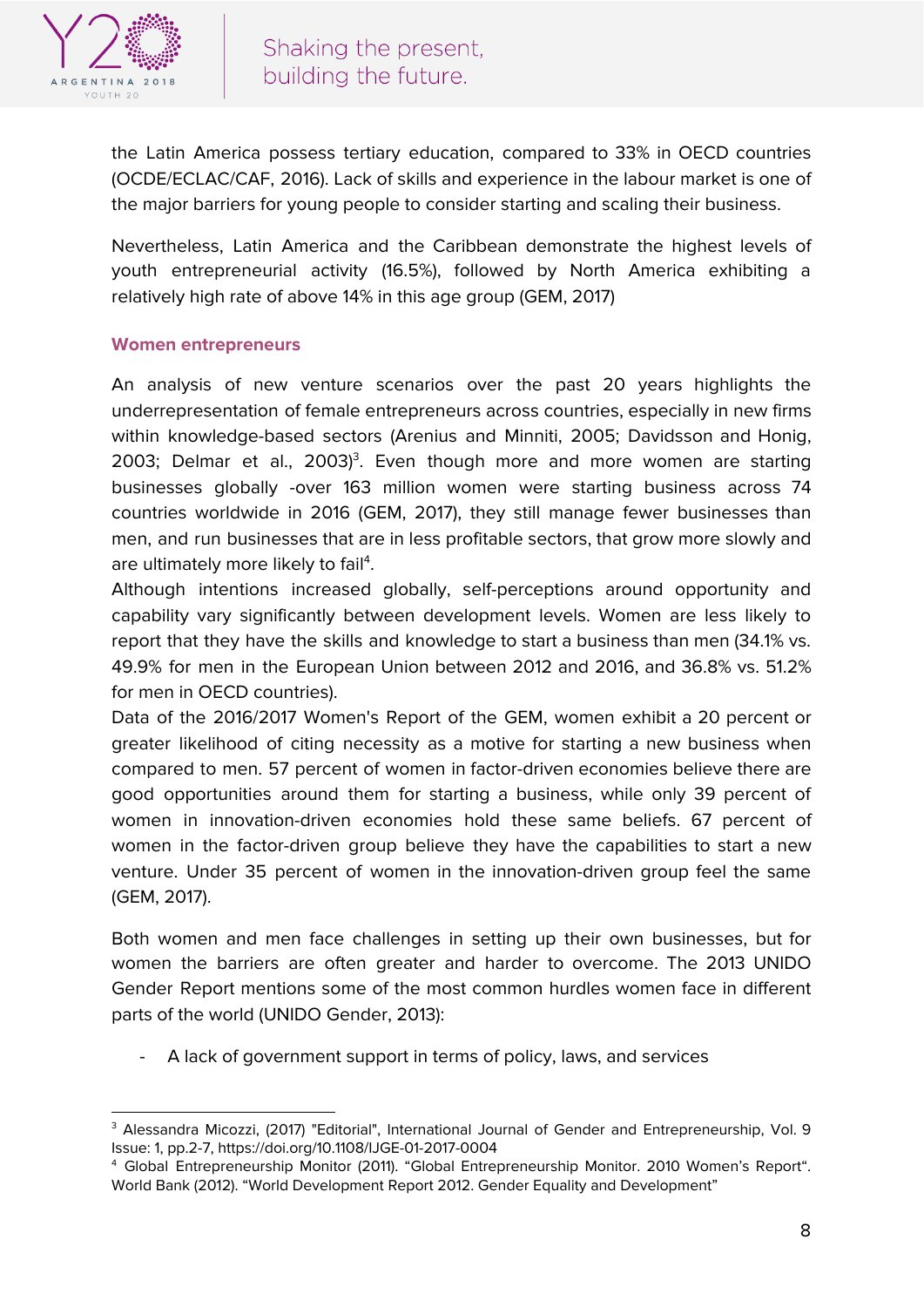

- In some countries have only limited access to formal bank accounts, which prevents them from accessing loans or credit.
- In some regions of the world, women have fewer inheritance rights than men.
- In many countries there are legal distinctions between women and men that limit women's economic opportunities.
- Many women receive limited education, skills training or career guidance.
- The lack of technological know-how or access to modern, affordable technology further stops women from reaching their full potential<sup>5</sup>.
- Cultural values can also hold women back. A UNIDO-led study on barriers to women's entrepreneurship found that women were influenced more by traditional and internal factors than by legal or regulatory barriers when starting their business<sup>6</sup>.
- There are many countries where entrepreneurship is seen as an inappropriate career choice for women.

If discriminatory barriers against women were removed, it would have direct impact on GDP growth rates, increasing it by as much as 34% in some countries, and countries' productivity can increase by as much as  $25\%$ <sup>7</sup>.

### 3.4. Social Entrepreneurship and civic engagement: new opportunities for youth participation

Young people represent over 60% of the world's population. With a world quite different from the one their parent's lived in, this generation is the one living between new and old challenges: whilst some people in the world still experience hunger, others are working on exponential technologies. This generation is also recognised for having new habits of consumption, more social awareness and a deeper need for "creating real impact and value"(WEF)<sup>8</sup>. It is often said that young people are vital stakeholders for the realization of the Sustainable Development Goals, but are they able to be as active as they could and should be? **Is entrepreneurship the way they can achieve it?** What resources they need to have available to be able to do it?

<sup>&</sup>lt;sup>5</sup> UNIDO (2007). "Better Access to Growth: Mainstreaming Gender in Cluster Development"

<sup>6</sup> UNIDO (2012). "Gender Related Obstacles to Vietnamese Women Entrepreneurs: Research Findings and Policy Implications"

<sup>&</sup>lt;sup>7</sup> The Third Billion Campaign (2012). "Empowering the Third Billion. Women and the World of Work in 2012". Booz & Company

<sup>&</sup>lt;sup>8</sup>Rosamund Hutt, (20 Jan 2016) What do Young People Value?. World Economic Forum Agenda. Link <https://www.weforum.org/agenda/2016/01/what-do-young-people-value/>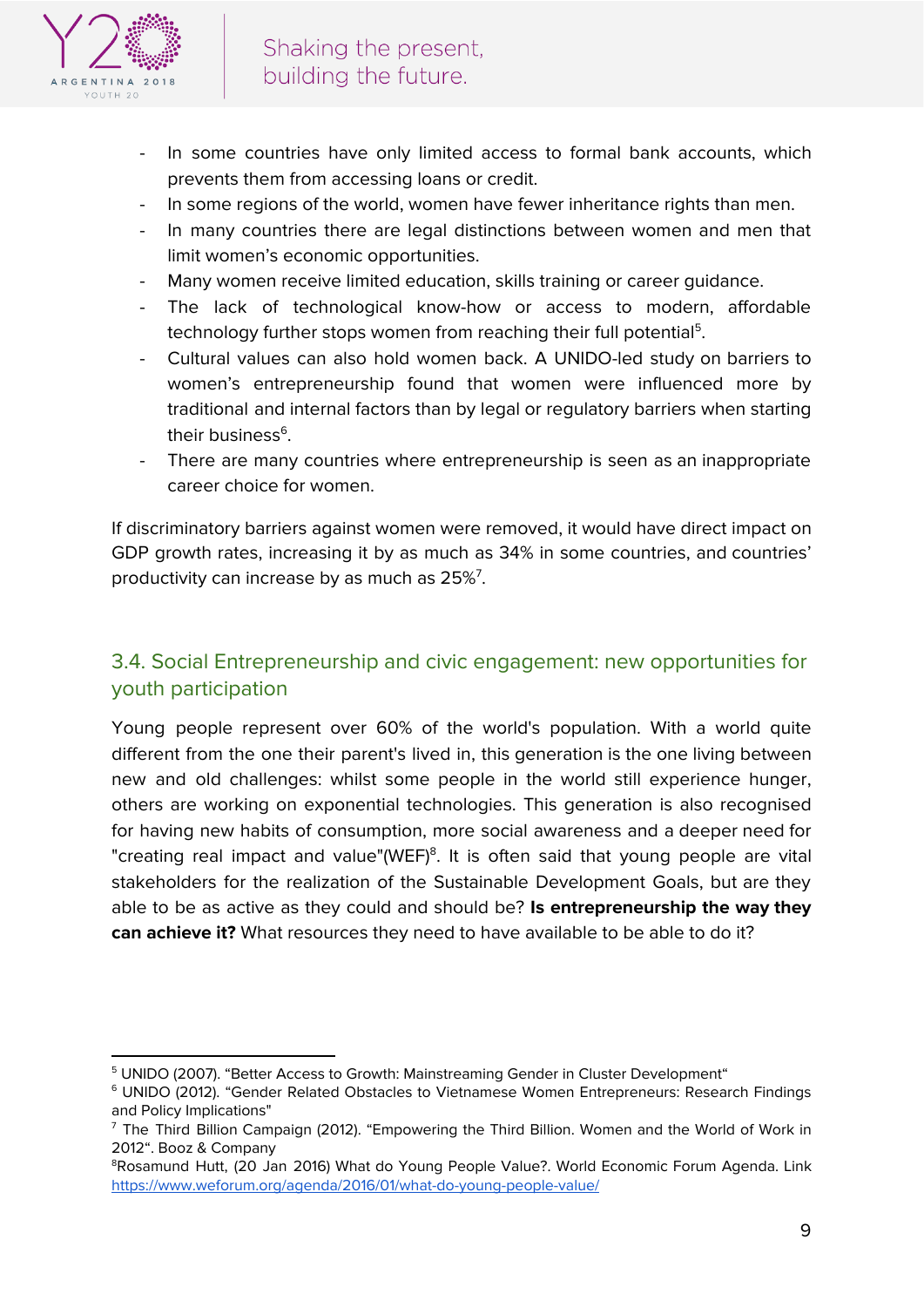

The Global Shapers Annual Survey 2017<sup>9</sup> showed that, for young people around the world, "a startup ecosystem and entrepreneurship" is the most important factor contributing to youth empowerment in a country (40%), before even Access to the Internet (39.6%). Social innovation and the social economy have become another way of civil participation, being involved with real community problems and interacting with different stakeholders and sectors to solve them.

Social enterprises are private and autonomous organisations with innovative business models that meet social and economic objectives<sup>10</sup>. Usually they work around social, cultural or environmental problems, and promote social inclusion and economic development even without specifically pursuing profit. Social satisfaction, community development, energy and sanitation provision are some of the areas where more social entrepreneurs have thrived.

Creativity, non-traditional strategies and a deep interaction with broad areas of community and diverse stakeholders are some of the key distinctions of social entrepreneurs around the world<sup>11</sup>.

Social Enterprise is still a concept that refers to several different forms and names, depending on the development of the country's legal structures to promote this type of ventures. B corps, inclusive business, social projects, cooperatives, social innovators, social entrepreneurs are some of the different labels. This diversity makes it more difficult to track the real impact they are having in the global economy. In Kenya, for example, cooperatives account for 45% of GDP and in the US social enterprises are estimated to represent 3.5% of GDP, which is more than Silicon Valley, according to the 2015 Think Global, Trade Social Report<sup>12</sup>. Job creation is also another mean by which Social Enterprises can show their impact in social inclusion. Social economy in the European Union employed over 6.5% of wage earning population in 2010, but the effect is invisible when considered that a significant proportion of the work undertaken in this sector is unpaid labour<sup>13</sup>.

Even though this seems to be fertile ground for the blossoming of young social entrepreneurs, reality is still different. The entrepreneurial sector is not very diverse to start with, especially in terms of visibility on the media. A research from the US Small Business Administration in 2014, less than 2% of Millennials reported self-employment, compared to the 7.6 Generation X and 8.3 for Baby Boomers. Some of the barriers to

<sup>9</sup> Global Shapers Community, World Economic Forum (2017) "Global Shapers Annual Survey 2017" Link [http://www.shaperssurvey2017.org/static/data/WEF\\_GSC\\_Annual\\_Survey\\_2017.pdf](http://www.shaperssurvey2017.org/static/data/WEF_GSC_Annual_Survey_2017.pdf)

<sup>&</sup>lt;sup>10</sup>Mendell, M. and R. Nogales (2009), "Social Enterprises in OECD Member Countries: What are the Financial Streams?", in A. Noya (ed.), The Changing Boundaries of Social Enterprises, OECD, Paris.

<sup>11</sup> Elkington, John (2008). The Power of Unreasonable People. Boston: Harvard Business Press.

<sup>&</sup>lt;sup>12</sup> British Council and Social Enterprise UK (2015) "Think Global, Trade Social"

<sup>&</sup>lt;sup>13</sup> Westerdahl, S. and H. Westlund (1998), "Social economy and new jobs: a summary of twenty case studies in European regions", Annals of Public and Cooperative Economics, Vol. 69, No. 2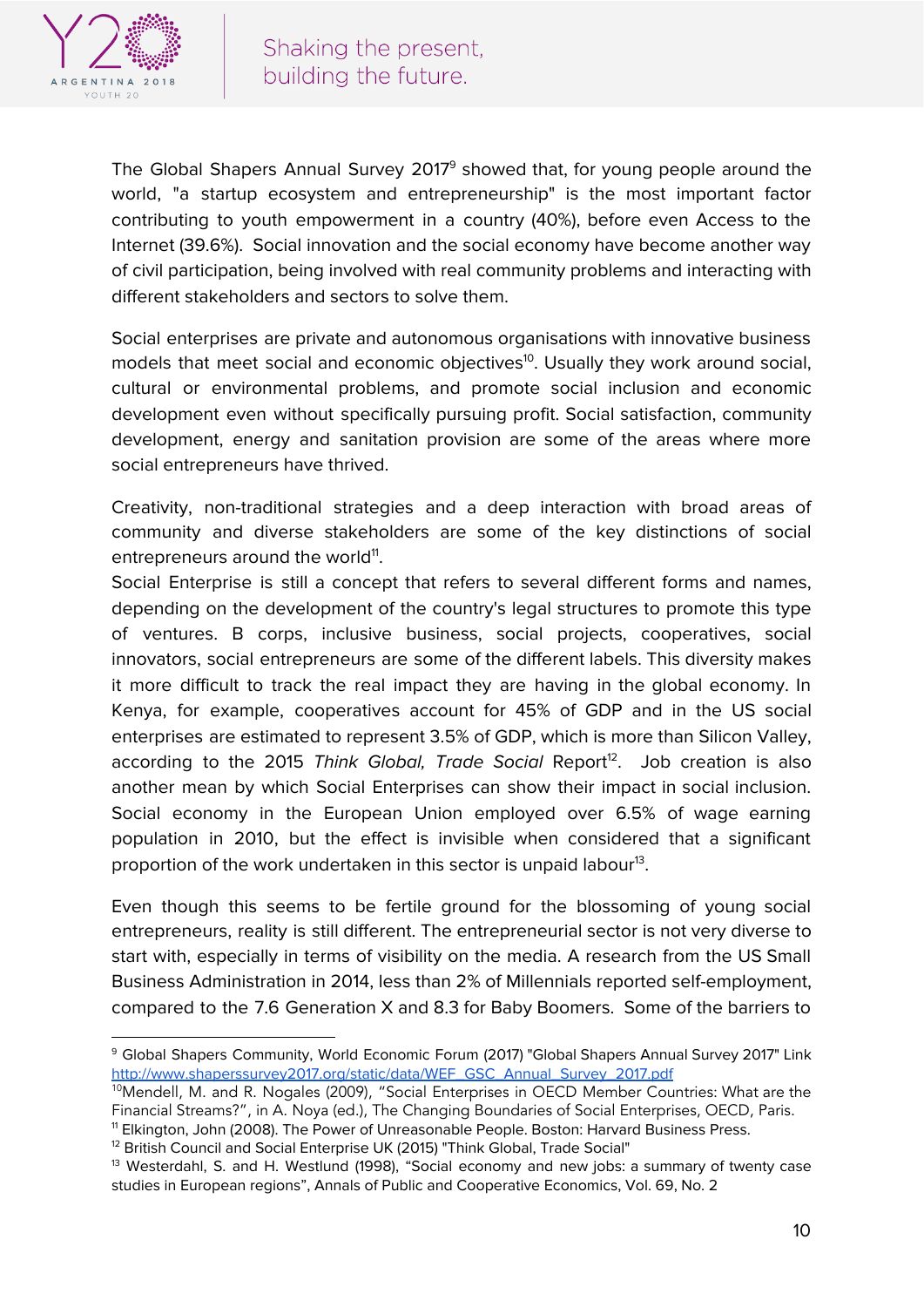

entry for young entrepreneurs are the economy, debt from schooling and the challenges of regulatory compliance. Low salaries compared with the traditional for-profit sector, poor working conditions, short-term contracts and the fact of largely working with customers who cannot afford to pay for products and services make social enterprises highly risky and often unsuccessful.

On one hand, social entrepreneurship can be a way to encourage the development of solutions for some of the most pressing challenges of our times related to the SDG, as a proactive approach to civic engagement. This generation is witnessing the emergence of many entrepreneurs who have developed economically sustainable business models to clean the [ocean,](https://www.theoceancleanup.com/) promote [accessible](https://alison.com/) quality education or [use](http://bismarcktribune.com/news/science/this-hero-doesn-t-have-a-cape-he-has-a/article_cd1b998c-ee12-5d11-978d-44db15fc7a0c.html) exponential [technologies](http://bismarcktribune.com/news/science/this-hero-doesn-t-have-a-cape-he-has-a/article_cd1b998c-ee12-5d11-978d-44db15fc7a0c.html) to improve health conditions. On the other hand, developing solutions as entrepreneurial ventures requires a high level of resources, from education and business skills to financial aid. This barrier means that many young people from more disadvantaged backgrounds are most of the time excluded from the opportunity of being protagonists (and not just recipients) of social innovation. Both factors should be taken into account when developing solutions and policy recommendations to improve social entrepreneurship ecosystems. It's not only about building business capabilities, but empowering individuals to make the transformations they want to see in their communities.

### 3.5. Supporting Entrepreneurial Ecosystems: the role of policy

Decision-makers, entrepreneurs and social innovators have plenty of opportunities to collaborate improving the conditions of the Entrepreneurial Ecosystems. Evidence-based policy decisions, which help to create a nourishing entrepreneurial environment, will be of benefit to entrepreneurs in all phases of their businesses, be it young start-ups, established or repeat entrepreneurs. Inadequate infrastructure leads to a lack of access to markets, jobs, information and training, creating a major barrier to doing business.

Based on the main challenges, trends and opportunities outlined on this document, we list some of the areas that international organisations consider vital to improve Entrepreneurship opportunities.

There is plenty of empirical evidence that education, managerial capital and business skills are key factors for youth entrepreneurial performance. Favourable operating conditions often lead to higher performance. (OECD 2017c)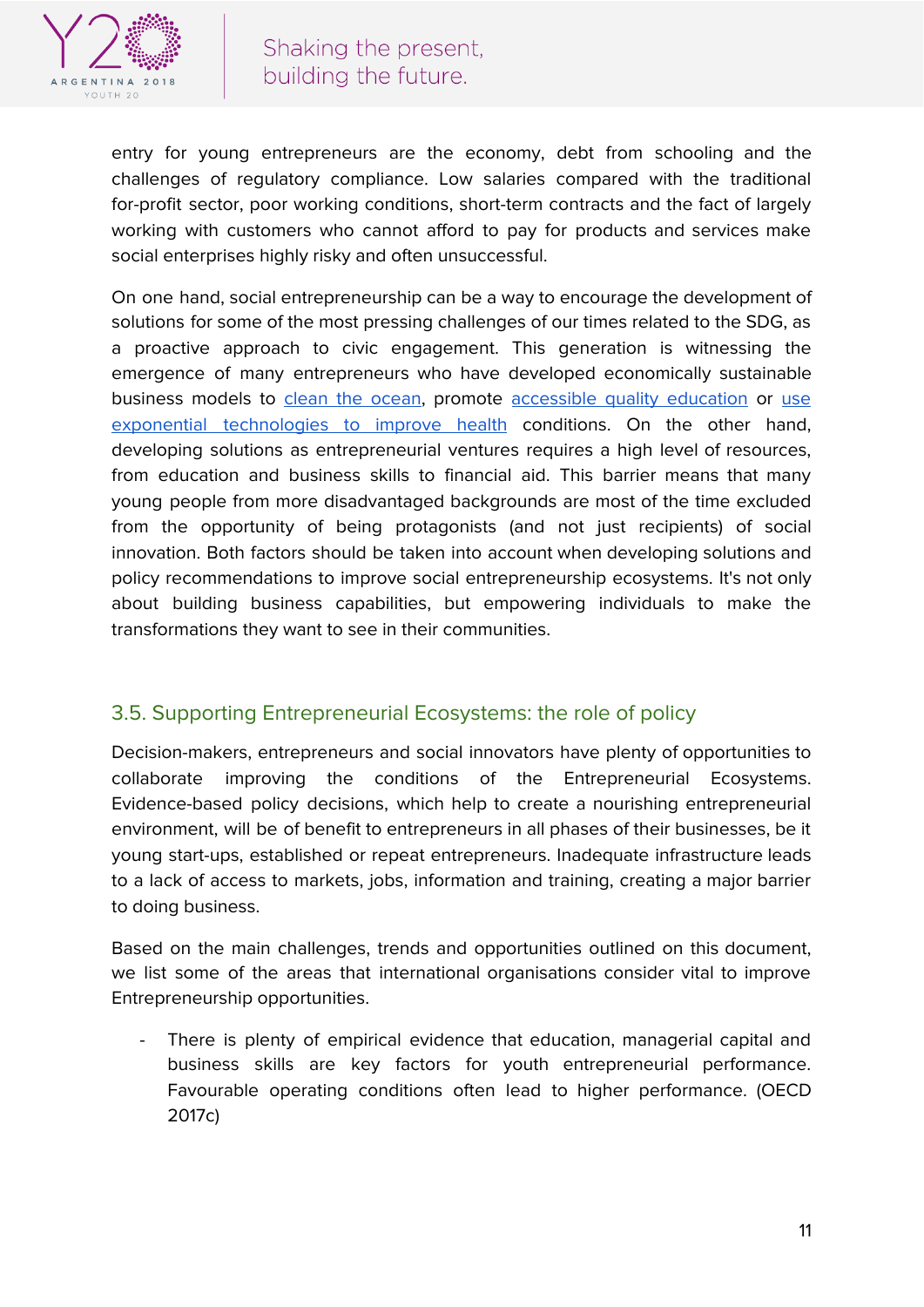

- Access to credit is a primary concern for a large number of youth businesses. Youth have to deal with a lack of personal savings and resources; inadequate youth-friendly financial products, including micro-lending and seed funding; high credit and collateral requirements, and excessive restrictions (e.g. age limit to open a bank account); low financial literacy; and limited knowledge of financing opportunities.
- Physical infrastructure seems to be rated the most positive condition of the entrepreneurship ecosystem, followed by Commercial and Legal infrastructure. Quality infrastructure is positively related to the achievement of social, economic and political goals. (OECD, 2017c)
- Youth entrepreneurship is unlikely to be a panacea for solving the youth unemployment problem but it can be a part of the response (OECD, 2017c).
- To maximise effectiveness and efficiency, policy should target resources on young people with the best chance of success, provide sufficient support to allow them to start businesses outside of low entry barrier but high competition sectors, and provide integrated packages of complementary support rather than one-shot instruments (OCDE, 2012)
- Any policies that set out to help women start their own businesses need to make more resources available to them (UNIDO Gender, 2013).

There is no single recipe for success. Around the world different initiatives are leading this movement, focusing on the positive effects of sharing training, knowledge and methodologies whilst considering the importance of local features and needs.

### References

Acs, Z. J.; Åstebro, T.; Audretsch, D.; Robinson, D. (2016) "Public policy to promote entrepreneurship: a call to arms". Small Business Economics, 47 (1). pp. 35-51. Link: [http://eprints.lse.ac.uk/67382/1/Acs\\_Public\\_policy\\_to\\_promote\\_entrepreneurship.pdf](http://eprints.lse.ac.uk/67382/1/Acs_Public_policy_to_promote_entrepreneurship.pdf)

Ahmad, N. and Hoffman, A. (2008), "A Framework for Addressing and Measuring Entrepreneurship", OECD Statistics Working Papers. OECD Publishing, Paris. Link[:](http://dx.doi.org/10.1787/243160627270) <http://dx.doi.org/10.1787/243160627270>

Ahmad, N. and R. Seymour (2008), "Defining Entrepreneurial Activity: Definitions Supporting Frameworks for Data Collection", OECD Statistics Working Papers, No. 2008/01, OECD Publishing, Paris, <http://dx.doi.org/10.1787/243164686763>.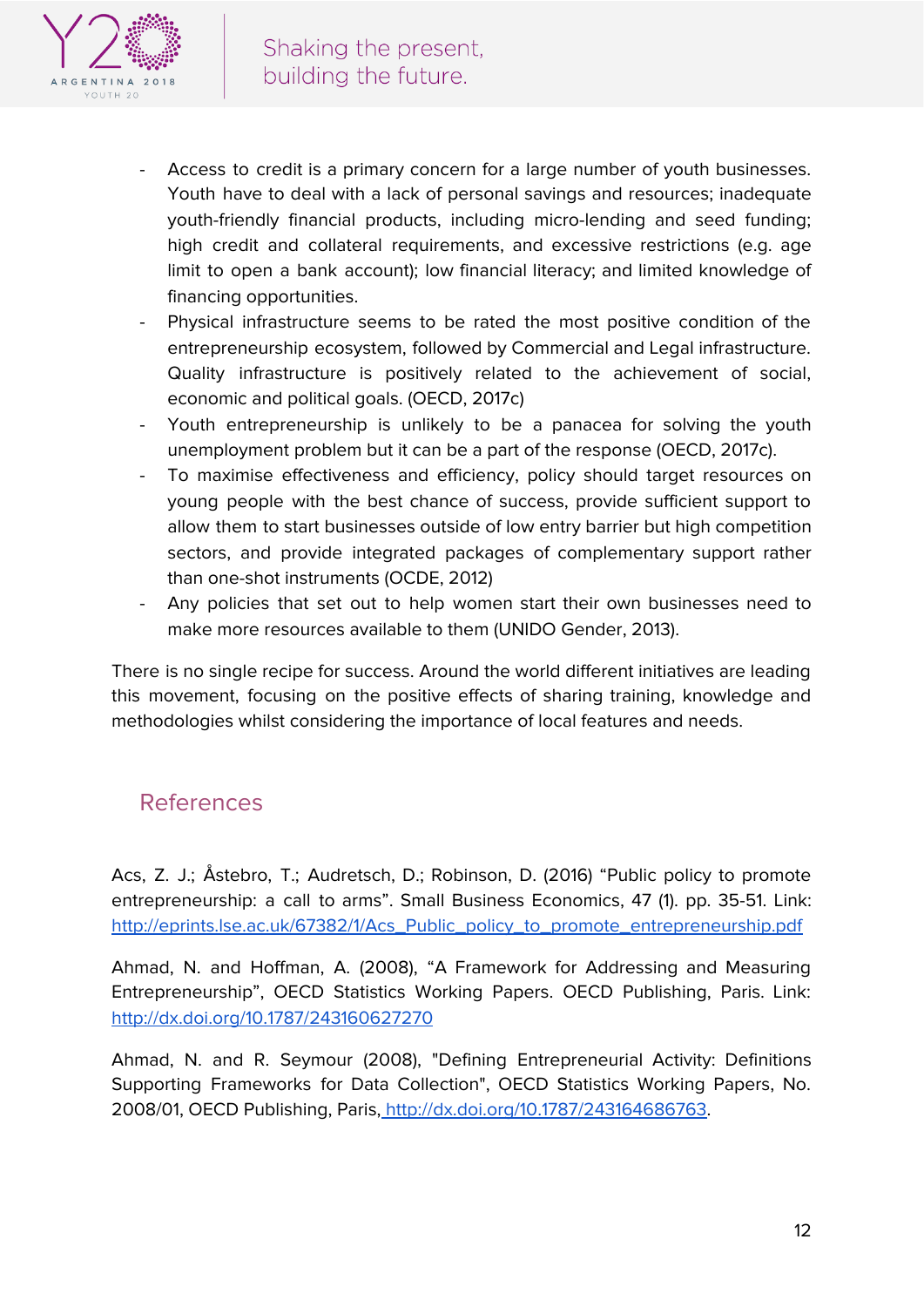

Bell, R. & Bell, H. (2016) "An Enterprise Opportunity for Entrepreneurial Students: Student Enterprise Development and Experience Assessed through the Student Voice". Education + Training, 58(7/8), 751-765. <http://doi.org/10.1108/ET-12-2014-0150>

Braunerhjelm, P. (2010) "Entrepreneurship, Innovation and Economic Growth". Past experiences, current knowledge and policy implications. Swedish Entrepreneurship forum and the Royal Institute of Technology. Working Paper. Link[:](http://entreprenorskapsforum.se/wp-content/uploads/2013/03/WP_02.pdf) [http://entreprenorskapsforum.se/wp-content/uploads/2013/03/WP\\_02.pdf](http://entreprenorskapsforum.se/wp-content/uploads/2013/03/WP_02.pdf)

Brown, R. Mason, C. and Mawson, S. (2014) Increasing the Vital 6%: Designing Effective Public Policy To Support High Growth Firms, National Endowment for Science Technology &Arts (NESTA), London. Download from: [http://www.nesta.org.uk/sites/default/files/working\\_paper\\_increasing\\_the\\_vital\\_6\\_per](http://www.nesta.org.uk/sites/default/files/working_paper_increasing_the_vital_6_percent.pdf) [cent.pdf](http://www.nesta.org.uk/sites/default/files/working_paper_increasing_the_vital_6_percent.pdf)

Blank, S. (2010) What's a Startup? First Principles. Personal blog. Link <https://steveblank.com/2010/01/25/whats-a-startup-first-principles/>

Cohen, B. (2017). "Post-capitalist entrepreneurship: Startups for the 99%". Link[:](http://evonomics.com/post-capitalism-entrepreneurship/) <http://evonomics.com/post-capitalism-entrepreneurship/>

Cohen, B; Muñoz, P. (2015) "Towards a Theory of Purpose-Driven Urban Entrepreneurship". Organization and Environment, 28 (3). pp. 264-285. ISSN 1086-0266. Link: <https://doi.org/10.1177/1086026615600883>

Cohen. B.; Winn, M. (2007) "Market imperfections, opportunity and sustainable entrepreneurship". Journal of Business Venturing. 22 (2007) 29-49. Elsevier. Link[:](http://marc-lemenestrel.net/IMG/pdf/boyd_cohen_jbv_2007.pdf) [http://marc-lemenestrel.net/IMG/pdf/boyd\\_cohen\\_jbv\\_2007.pdf](http://marc-lemenestrel.net/IMG/pdf/boyd_cohen_jbv_2007.pdf)

Cooney, T. M. (2012) "Entrepreneurship Skills for Growth-Orientated Business". Dublin Institute of Technology. Report for the Workshop on "Skills Development for SMEs and Entrepreneurship". OECD. LEED. Copenhagen. Link: [http://www.oecd.org/cfe/leed/cooney\\_entrepreneurship\\_skills\\_HGF.pdf](http://www.oecd.org/cfe/leed/cooney_entrepreneurship_skills_HGF.pdf)

Dougherty, I. & Clarke, A. (forthcoming 2017 or 2018) Wired for Innovation: Valuing the unique innovation abilities of emerging adults. Emerging Adulthood. Link: [https://uwaterloo.ca/school-environment-enterprise-development/sites/ca.school-envir](https://uwaterloo.ca/school-environment-enterprise-development/sites/ca.school-environment-enterprise-development/files/uploads/files/wired_for_innovation_journal_article_dougherty_clarke_pre-publication_oct_2017.pdf) [onment-enterprise-development/files/uploads/files/wired\\_for\\_innovation\\_journal\\_arti](https://uwaterloo.ca/school-environment-enterprise-development/sites/ca.school-environment-enterprise-development/files/uploads/files/wired_for_innovation_journal_article_dougherty_clarke_pre-publication_oct_2017.pdf) [cle\\_dougherty\\_clarke\\_pre-publication\\_oct\\_2017.pdf](https://uwaterloo.ca/school-environment-enterprise-development/sites/ca.school-environment-enterprise-development/files/uploads/files/wired_for_innovation_journal_article_dougherty_clarke_pre-publication_oct_2017.pdf)

Drucker, P. (1985) "Innovation and Entrepreneurship: Practice and Principles". Harper Business, New York. Link: [http://businessnowllc.com/downloads/%5BDrucker,%201985%5D%20Innovation%20a](http://businessnowllc.com/downloads/%5BDrucker,%201985%5D%20Innovation%20and%20Entrepreneurship.pdf) [nd%20Entrepreneurship.pdf](http://businessnowllc.com/downloads/%5BDrucker,%201985%5D%20Innovation%20and%20Entrepreneurship.pdf)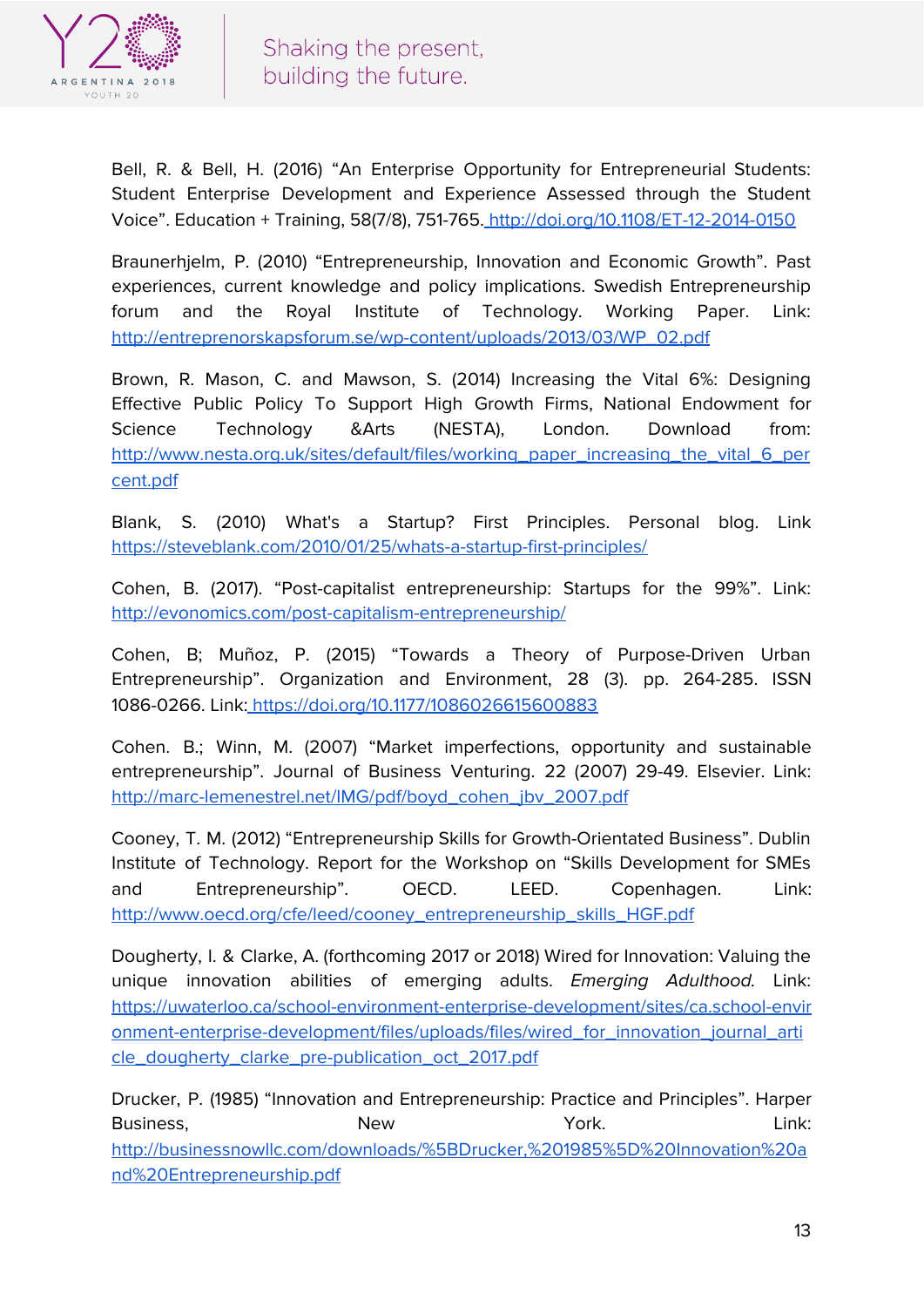

EY, G20 Young Entrepreneurs' Alliance (2013) The Power of Three: The EY G20 Entrepreneurship Barometer 2013. EYGM. Link: [https://www.g20yea.com/images/reports/EY-G20-Entrepreneurship-Barometer-2013-R](https://www.g20yea.com/images/reports/EY-G20-Entrepreneurship-Barometer-2013-Report.pdf) [eport.pdf](https://www.g20yea.com/images/reports/EY-G20-Entrepreneurship-Barometer-2013-Report.pdf)

Etzkowitz, H.; Leydesdorff, L.(2000), "The Dynamics of Innovation: from National Systems and "Mode 2" to a Triple Helix of University-Industry-Government Relation". Research Policy, Vol. 29, pp. 109–123. Link[:](http://www.oni.uerj.br/media/downloads/1-s2.0-S0048733399000554-main.pdf) <http://www.oni.uerj.br/media/downloads/1-s2.0-S0048733399000554-main.pdf>

Fayolle, A. (2007) "Handbook of Research in Entrepreneurship Education". A General Perspective. Edward Elgar. Cheltenham, UK • Northampton, MA, USA. Vol 1 Link: <https://www.emeraldinsight.com/doi/abs/10.1108/14626000810871772> Vol 2 Link: [http://citeseerx.ist.psu.edu/viewdoc/download?doi=10.1.1.452.5502&rep=rep1&type=p](http://citeseerx.ist.psu.edu/viewdoc/download?doi=10.1.1.452.5502&rep=rep1&type=pdf) [df](http://citeseerx.ist.psu.edu/viewdoc/download?doi=10.1.1.452.5502&rep=rep1&type=pdf)

Fayolle, A.; Kyrö, P. (2008) "The Dynamics between Entrepreneurship Environment and Education". European Research in Entrepreneurship. UK-USA. Link: [https://epdf.tips/the-dynamics-between-entrepreneurship-environment-and-education.](https://epdf.tips/the-dynamics-between-entrepreneurship-environment-and-education.html) [html](https://epdf.tips/the-dynamics-between-entrepreneurship-environment-and-education.html)

GEM (2017) "Women's Entrepreneurship 2016/2017 Report". Global Entrepreneurship Research **Association** (GERA). Link: [http://www.babson.edu/Academics/centers/blank-center/global-research/gem/Docum](http://www.babson.edu/Academics/centers/blank-center/global-research/gem/Documents/GEM%202016-2017%20Womens%20Report.pdf) [ents/GEM%202016-2017%20Womens%20Report.pdf](http://www.babson.edu/Academics/centers/blank-center/global-research/gem/Documents/GEM%202016-2017%20Womens%20Report.pdf)

GEM (2018) "Global Report 2017/2018". By the Global Entrepreneurship Research Association (GERA). Link: <http://gemconsortium.org/report/50012>

Green, F. (2013) "Youth Entrepreneurship". A background paper for the OECD Centre for Entrepreneurship, SMEs and Local Development. OECD-LEED. Link[:](https://www.oecd.org/cfe/leed/youth_bp_finalt.pdf) [https://www.oecd.org/cfe/leed/youth\\_bp\\_finalt.pdf](https://www.oecd.org/cfe/leed/youth_bp_finalt.pdf)

Isenberg, D. (2010) "How to Start an Entrepreneurial Revolution". Harvard business review. Link:

[https://wdeep.files.wordpress.com/2015/02/harvard-entrepreneurial-revolution-isenbe](https://wdeep.files.wordpress.com/2015/02/harvard-entrepreneurial-revolution-isenberg-2010.pdf) [rg-2010.pdf](https://wdeep.files.wordpress.com/2015/02/harvard-entrepreneurial-revolution-isenberg-2010.pdf)

Isenberg, D.; Onyemah, V. (2016) "Fostering Scale Up Ecosystems for Regional Economic Growth. Innovations Case Narrative: Manizales-Mas and Scale Up Milwaukee". Link:

[http://entrepreneurial-revolution.com/wp-content/uploads/2016/03/Fostering-Scale-U](http://entrepreneurial-revolution.com/wp-content/uploads/2016/03/Fostering-Scale-Up-Ecosystems-For-Growth-GEC-2016-in-press-MIT-Innovations-March-8-2016.docx.pdf) [p-Ecosystems-For-Growth-GEC-2016-in-press-MIT-Innovations-March-8-2016.docx.pdf](http://entrepreneurial-revolution.com/wp-content/uploads/2016/03/Fostering-Scale-Up-Ecosystems-For-Growth-GEC-2016-in-press-MIT-Innovations-March-8-2016.docx.pdf)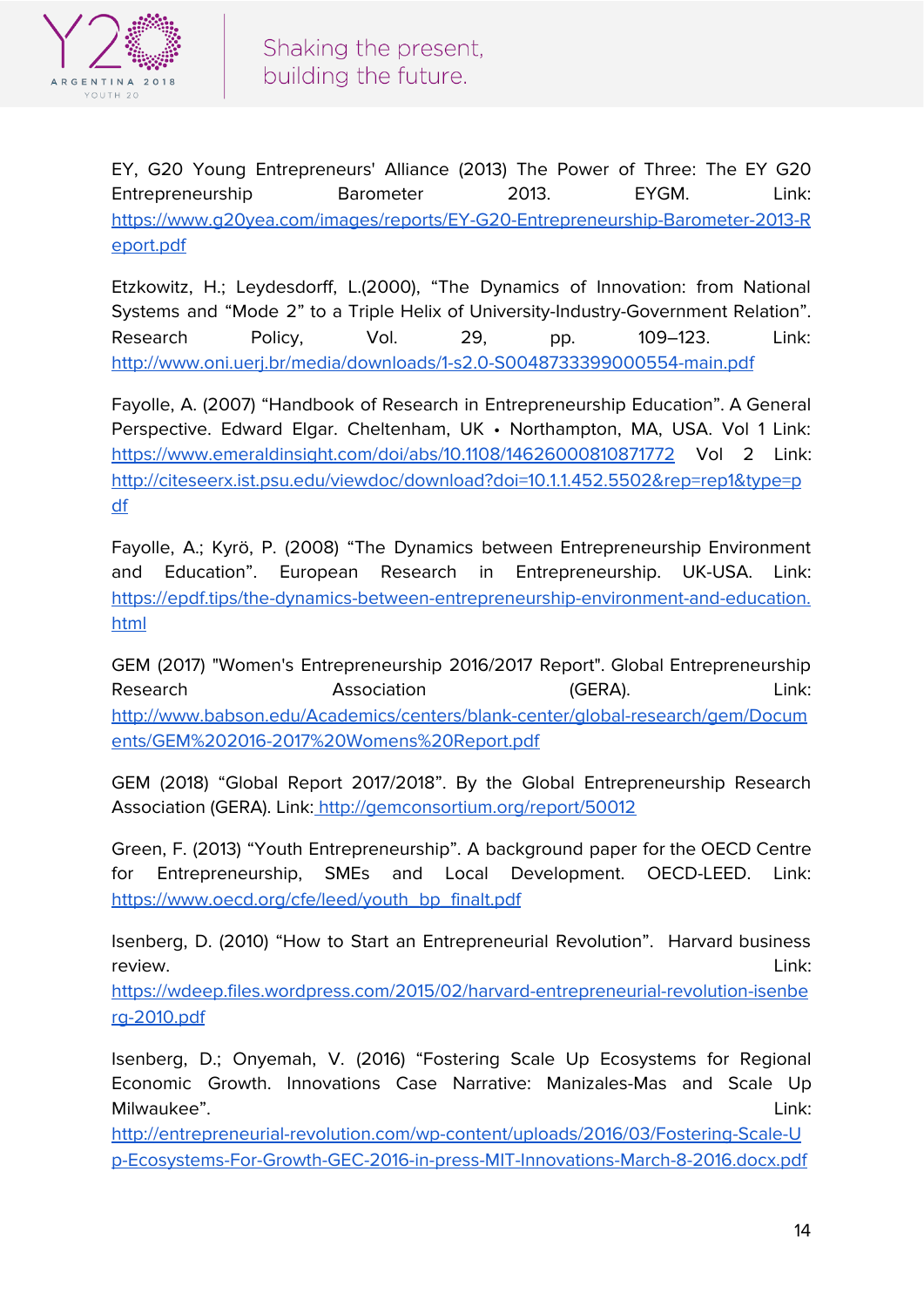

Kantis, H.; Federico, J.; Rabetino, R. (2012) "Exploring the determinants of Young SMEs´growth: Evidence from contrasting regions. Journal of Small Business and Enterprise Development. Link: <https://www.researchgate.net/publication/265190687>

Kevin, H.; Klyver, K. (2011) "Handbook of Research on New Value Creation". Edward Elgar Publishing, Inc. UK-USA. Link[:](http://dro.deakin.edu.au/eserv/DU:30029565/hindle-handookofresearch-2011.pdf) <http://dro.deakin.edu.au/eserv/DU:30029565/hindle-handookofresearch-2011.pdf>

Lackéus, M. (2015) "Entrepreneurship in Education. What, Why, When, How". OECD. Entrepreneurship360. Background Paper. Link[:](https://www.oecd.org/cfe/leed/BGP_Entrepreneurship-in-Education.pdf) [https://www.oecd.org/cfe/leed/BGP\\_Entrepreneurship-in-Education.pdf](https://www.oecd.org/cfe/leed/BGP_Entrepreneurship-in-Education.pdf)

Mason, C.; Brown, R. (2014) "Entrepreneurial Ecosystems and Growth Oriented Entrepreneurship". Background paper prepared for the workshop organised by the OECD LEED Programme and the Dutch Ministry of Economic Affairs on Entrepreneurial Ecosystems and Growth Oriented Entrepreneurship. Link: <https://www.oecd.org/cfe/leed/Entrepreneurial-ecosystems.pdf>

Mittelstädt, A.; Cerri, F. (2008), "Fostering Entrepreneurship for Innovation", OECD Science, Technology and Industry Working Papers. 2008/05. OECD Publishing. Paris. Link: <http://dx.doi.org/10.1787/227624785873>

Motoyama, Y.; Wiens, J. (2015) "Guidelines for Local and State Government to Promote Entrepreneurship". By the Ewing Marion Kauffman Foundation. Link: [https://www.kauffman.org/what-we-do/research/city-metro-and-regional-entrepreneur](https://www.kauffman.org/what-we-do/research/city-metro-and-regional-entrepreneurship/guidelines-for-local-and-state-governments-to-promote-entrepreneurship) [ship/guidelines-for-local-and-state-governments-to-promote-entrepreneurship](https://www.kauffman.org/what-we-do/research/city-metro-and-regional-entrepreneurship/guidelines-for-local-and-state-governments-to-promote-entrepreneurship)

Naudé, W. (2013) "Entrepreneurship and Economic Development: Theory, Evidence and Policy". Discussion Paper Series. IZA DP No 7507. Link: <http://ftp.iza.org/dp7507.pdf>

OECD (2004) "Promoting Entrepreneurship and Innovative SMEs in a Global Economy. Towards a More Responsible and Inclusive Globalisation". Second OECD Conference of Ministers responsible for Small and Medium-sized Enterprises (SMEs). Turkey. Link: <https://www.oecd.org/cfe/smes/31919590.pdf>

OECD (2010) "SMEs, Entrepreneurship and Innovation". OECD Studies on SMEs and Entrepreneurship. Link:

[http://rosted.nu/attachments/File/2010/SMEs\\_Entrepreneurship\\_and\\_Innovation\\_2010](http://rosted.nu/attachments/File/2010/SMEs_Entrepreneurship_and_Innovation_2010.pdf) [.pdf](http://rosted.nu/attachments/File/2010/SMEs_Entrepreneurship_and_Innovation_2010.pdf)

OECD (2010a) "High-Growth Enterprises: What Governments can do to Make a Difference". OECD Studies on SMEs and Entrepreneurship. OECD Publishing. Link: <http://dx.doi.org/10.1787/9789264048782-en>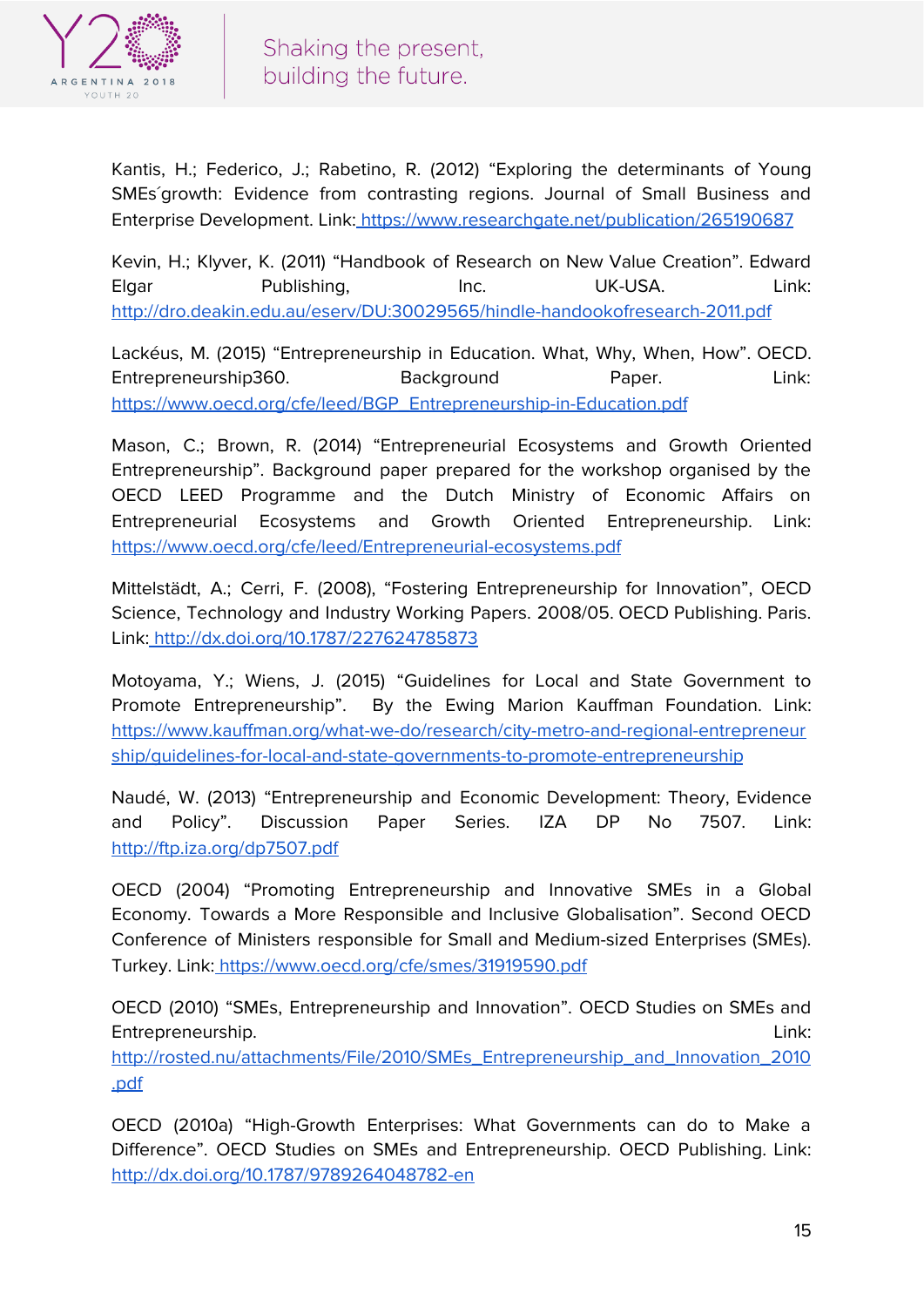

OECD (2012) "Policy Brief on Youth Entrepreneurship: Entrepreneurial Activities in Europe" OECD/European Union. Luxemburg. Link: [http://www.oecd.org/employment/leed/Youth%20entrepreneurship%20policy%20brie](http://www.oecd.org/employment/leed/Youth%20entrepreneurship%20policy%20brief%20EN_FINAL.pdf) [f%20EN\\_FINAL.pdf](http://www.oecd.org/employment/leed/Youth%20entrepreneurship%20policy%20brief%20EN_FINAL.pdf)

OECD (2013) An international benchmarking analysis of public programmes for high-growth firms, OECD LEED programme, Paris.

OECD/European Union (2017), The Missing Entrepreneurs 2017: Policies for Inclusive Entrepreneurship, CECD Publishing, Paris. [http://dx.doi.org/10.1787/9789264283602-en](http://dx.doi.org/10.1787/9789264283602-e)

OECD (2017a) "Entrepreneurship at a Glance 2017". OECD Publishing, Paris Link[:](http://dx.doi.org/10.1787/entrepreneur_aag-2017-en) [http://dx.doi.org/10.1787/entrepreneur\\_aag-2017-en](http://dx.doi.org/10.1787/entrepreneur_aag-2017-en)

OECD (2017c) Unlocking the Potential of Youth Entrepreneurship in Developing Countries: From Subsistence to Performance, Development Centre Studies. OECD Publishing, Paris. <http://dx.doi.org/10.1787/9789264277830-en>

OECD/ECLAC/CAF (2016), "Latin American Economic Outlook 2017: Youth, Skills and Entrepreneurship", OECD Publishing, Paris. <http://dx.doi.org/10.1787/leo-2017-en>

Potter, J.; Miranda, G. (eds.) (2009) "Clusters, Innovation and Entrepreneurship". OECD, Paris. Link: [http://www.clusterpolisees3.eu/ClusterpoliSEEPortal/resources/cms/documents/2009](http://www.clusterpolisees3.eu/ClusterpoliSEEPortal/resources/cms/documents/2009_OECD_Clusters_Innovation_and_Entrepreneurship.pdf) [\\_OECD\\_Clusters\\_Innovation\\_and\\_Entrepreneurship.pdf](http://www.clusterpolisees3.eu/ClusterpoliSEEPortal/resources/cms/documents/2009_OECD_Clusters_Innovation_and_Entrepreneurship.pdf)

Ramlogan, R.; Rigby, J. (2013) "The Impact and Effectiveness of Entrepreneurship Policy". Compendium of Evidence on the Effectiveness of Innovation Policy Intervention". Nesta Paper Series. University of Manchester. UK. Link[:](https://www.nesta.org.uk/sites/default/files/the_impact_and_effectiveness_of_entrepreneurship.pdf) [https://www.nesta.org.uk/sites/default/files/the\\_impact\\_and\\_effectiveness\\_of\\_entrepr](https://www.nesta.org.uk/sites/default/files/the_impact_and_effectiveness_of_entrepreneurship.pdf) [eneurship.pdf](https://www.nesta.org.uk/sites/default/files/the_impact_and_effectiveness_of_entrepreneurship.pdf)

Thurik, Roy. (2008). Entreprenomics: Entrepreneurship, Economic Growth and Policy. Entrepreneurship, Growth and Public Policy, 219-249 (2009). Link: [https://www.researchgate.net/publication/42242018\\_Entreprenomics\\_Entrepreneursh](https://www.researchgate.net/publication/42242018_Entreprenomics_Entrepreneurship_Economic_Growth_and_Policy) [ip\\_Economic\\_Growth\\_and\\_Policy](https://www.researchgate.net/publication/42242018_Entreprenomics_Entrepreneurship_Economic_Growth_and_Policy)

UNIDO GENDER (2013) Empowering women: Fostering entrepreneurship. United Nations Industrial Development Organisation.

Valerio, A.; Parton, B.; Robb, A. (2014) "Entrepreneurship Education and Training Programs around the World. Dimensions for Success". The World Bank. Washington D.C. Link: